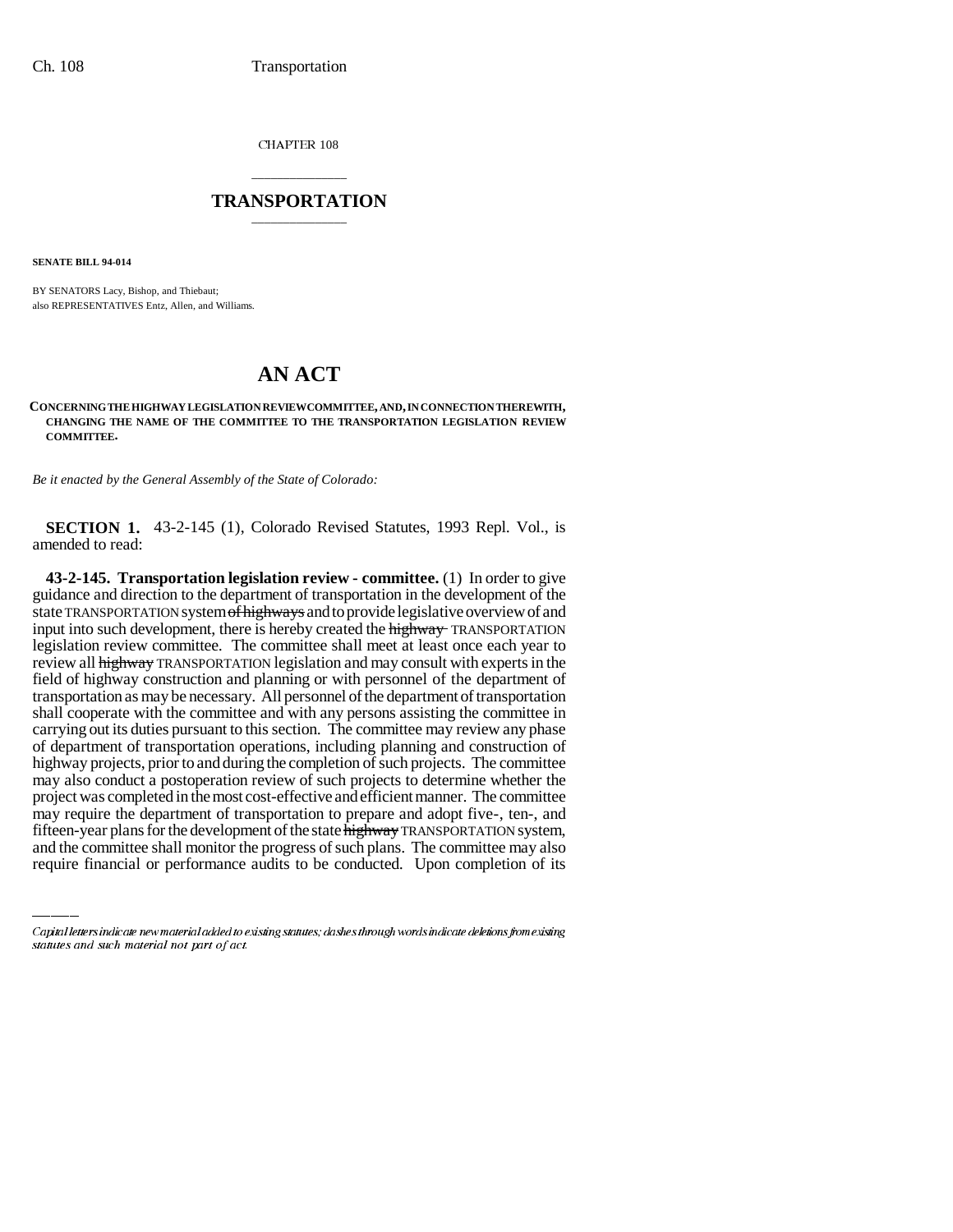Transportation Ch. 108

review of the **highway** TRANSPORTATION laws, the committee shall make recommendations to the governor and to the general assembly for such additional legislation as it deems necessary. The committee shall also develop and make recommendations concerning the financing of streets, roads, and mass transit THE STATE TRANSPORTATION SYSTEM. Legislation recommended by the committee shall be treated as legislation recommended by an interim legislative committee for purposes of any introduction deadlines or bill limitations imposed by the joint rules of the general assembly.

**SECTION 2.** 32-9-119.5 (8) (a), Colorado Revised Statutes, as amended, is amended to read:

**32-9-119.5. Competition to provide bus service within the regional transportation district.** (8) (a) For purposes of providing legislative oversight of the operation of this section, the highway TRANSPORTATION legislation review committee shall review the district's implementation of this section and recommend any necessary changes to the general assembly.

**SECTION 3.** 32-9-119.7 (4) and (7), Colorado Revised Statutes, as amended, are amended to read:

**32-9-119.7. Farebox recovery ratios - plans - reports.** (4) The district shall prepare annual budgets based on the percentages required by subsection (3) of this section. The district shall submit copies of its annual budget to the highway TRANSPORTATION legislation review committee created in section 43-2-145, C.R.S.

(7) The district shall submit to the highway TRANSPORTATION legislation review committee any information, data, reports, testimony, audits, or other information the committee may request.

**SECTION 4.** 43-2-145.5 (1) (a), Colorado Revised Statutes, 1993 Repl. Vol., is amended to read:

**43-2-145.5. Transportation legislation review committee - study of revisions to the traffic law - compulsory insurance - repeal.** (1) For the purposes of this section, unless the context otherwise requires:

(a) "Committee" means the highway TRANSPORTATION legislation review committee created by section 43-2-145.

**SECTION 5.** 43-4-514 (1) (a) and (4), Colorado Revised Statutes, 1993 Repl. Vol., are amended to read:

**43-4-514. Notice - coordination of information - reports.** (1) (a) At least forty-five days prior to the creation of any authority or value capture area pursuant to this part 5, a notice containing the proposed boundaries of the authority or value capture area and the methods proposed for financing public highways in the authority or a copy of the value capture plan shall be sent to the division, to the department of revenue, and to the chairman of the highway TRANSPORTATION legislation review committee.